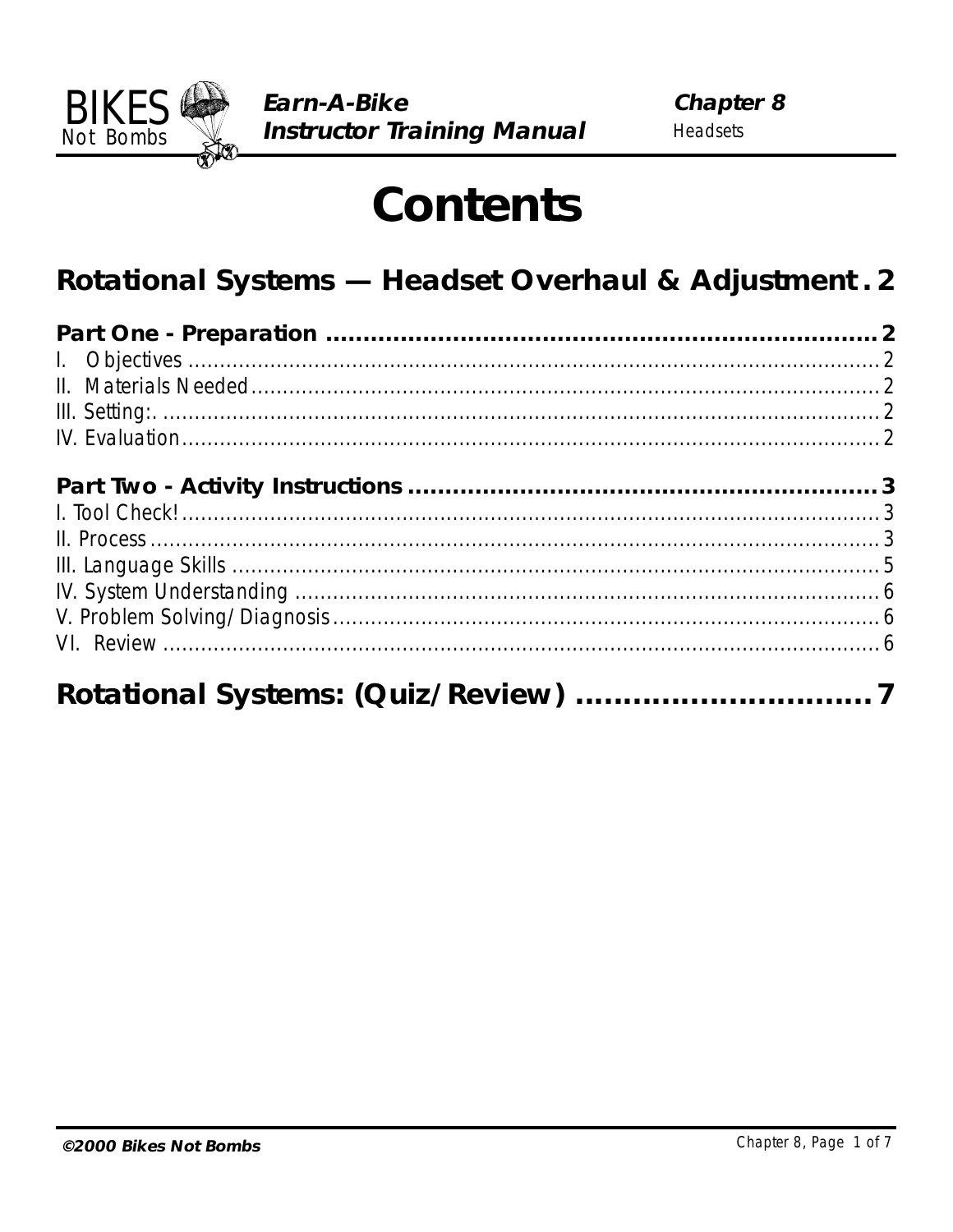**Chapter 8 Headsets** 

## <span id="page-1-0"></span>**Rotational Systems — Headset Overhaul & Adjustment**

#### **Part One - Preparation**

#### **I. Objectives**

- A. Reinforce basic concepts of correct tool use.
- B. Review rotational systems and bearing adjustments. Students should be able to describe what a good bearing adjustment is and why, and relate headset parts to the equivalent bottom bracket and hub parts.

**Tools**

- C. Reinforce the math concepts of parallel and perpendicular lines.
- D. Reinforce physics concepts of friction as a type of force.

#### **II. Materials Needed**

#### **Demonstration Parts**

Fork mounted in a head tube cut out of a bike frame Fork, out of bike, with stem mounted in it Loose fork w/locknut and adjustable cup Pitted races, cups Loose stem

Hook spanner/Lockring wrench Headset wrenches Slide hammer 12" Adjustable Wrench Crown race remover Headset Press Allen wrenches Combination wrenches 12" Channel-lock pliers

#### **Other Materials**

Grease Penetrating Oil Rags Rubber Gloves Ball Bearings

**III. Setting:** Workshop, with tool benches, bike repair stand and bike storage.

#### **IV. Evaluation**

- A. Teacher Observation During Work Session
- B. Oral Review at end of work session.
	- **1) Language**: How many of the parts and specialty tools can students identify? Passively? Actively?
	- **2) Systems:** Can the student say what components are part of the system on which we've been working? How do these components function together as a whole?
	- **3) Process:** How many of the steps of the process can students name? Can they get the steps in the correct order?
- C. Written Evaluation How well can student narrate what she did that day on her time sheet?
- D. Test Make copies of the diagram at right and have students fill in the names of the parts.

**A. Locknut B. LockWasher C. Cable Hanger D. Adjusting Cone E. Bearings F. Top Frame Race (or cup) G. Bottom Frame Race (or cup) H. Bearings I. Fork Race J. Fork Blade**

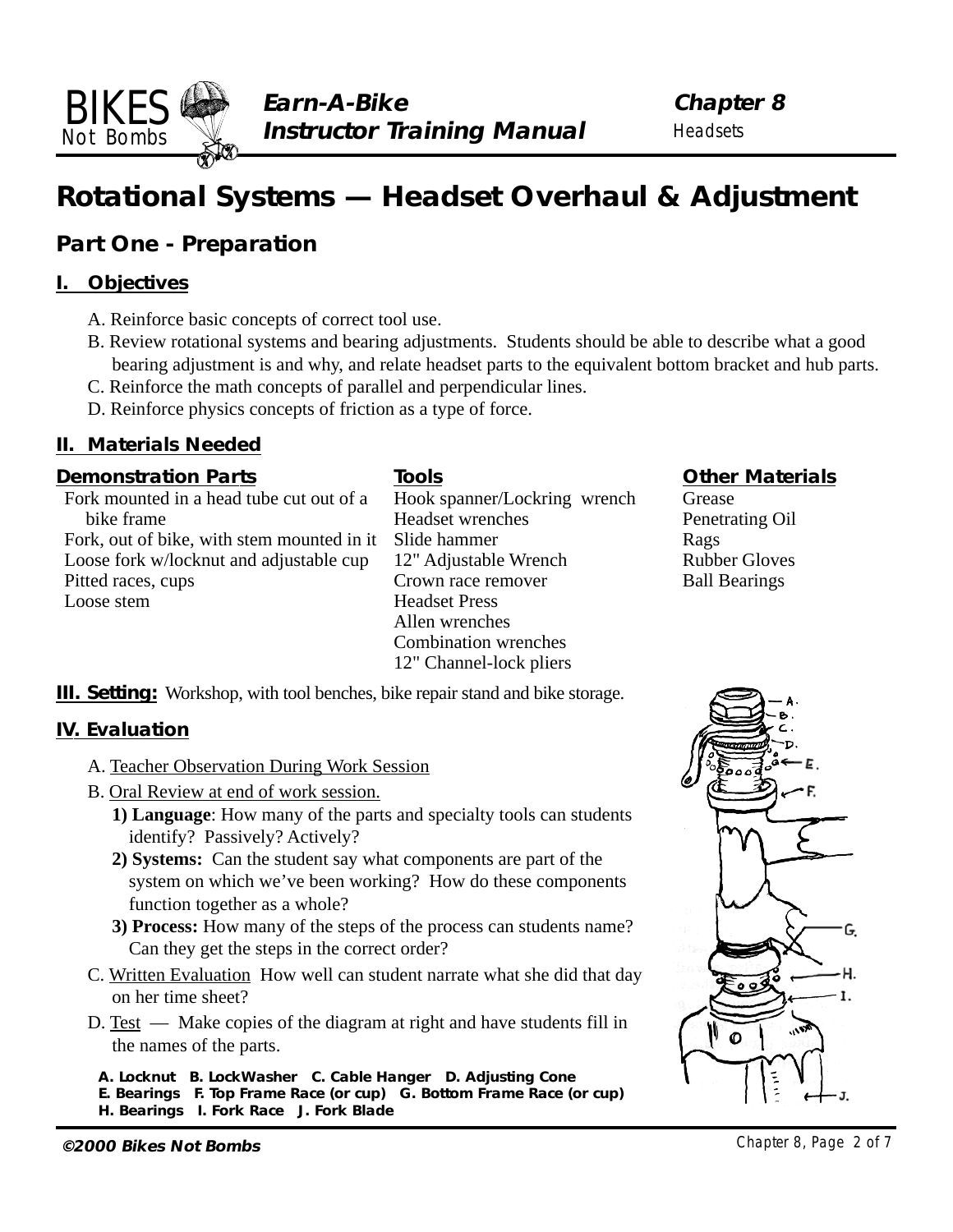<span id="page-2-0"></span>

### **Part Two - Activity Instructions**

**I. Tool Check!** Students  $\&$  instructors enter the tool area and confirm as a group that all the tools are there.

#### **II. Process**

- **A. Goal** The main purposes of each of the bike's rotational systems are: 1) to allow rotation (turning) without a lot of friction and with no side-to-side play; and, 2) to bear weight. A well done headset job also makes sure that:
	- your bike has nothing in the headset system that is about to get destroyed or come out (stem not in far enough, head tube not getting "ovalized," etc.)
	- the headset isn't going to go out of adjustment again soon (due to cup/cone not being locked in place, or due to pressed in cups being loose in head tube)
	- your front brakes work without the sudden jerking that comes from a loose headset
- **B. Steps to Overhaul a Headset** Go over the name of each step, as a list. Then describe each step to the students and have them each carry out that step on their bike before you move the group onto the next step.
	- **1. Evaluate Condition** of existing parts before disassembling. Check the adjustment. Does everything fit together well? Do the bottom edges of the crown race and the pressed in races all appear perpendicular to the head tube? Is the fork visibly bent? Make an initial decision about what to replace.

#### **2. Disassemble**

- a) Remove the Handlebar-Stem assembly
	- Unscrew the stem binder bolt until it lifts away from the top of the stem  $\approx 1/4"$
	- Tap the top of the stem binder bolt with a hammer to drive the wedge down out of the top of the fork column.
	- Pull up on handlebars and stem, removing the stem from the fork column. Detach front brake cable if necessary. Hang handlebars on bike.
- b) Remove the front wheel (why wait until now to remove wheel??)
- c) Unlock the headset locknut from the race directly under it, unscrew the locknut and the adjustable race all the way, holding up the fork with your other hand so it won't drop out of the bike!
- d) Stack up all parts in the order in which you take them off.
- e) Pull out the fork from the bottom of the head tube, catching any falling bearings with your hand.
- f) Remove any bearings that got left behind in the races that are pressed into the head tube (the "pressed in races").
- **3. Clean and inspect** all the bearing surfaces and threads, looking for pits or scratches on the races, bearings or cups. Remove the pressed in races if they are loose or if they need to be replaced. Put the fork in the fork jig to see if it's bent.

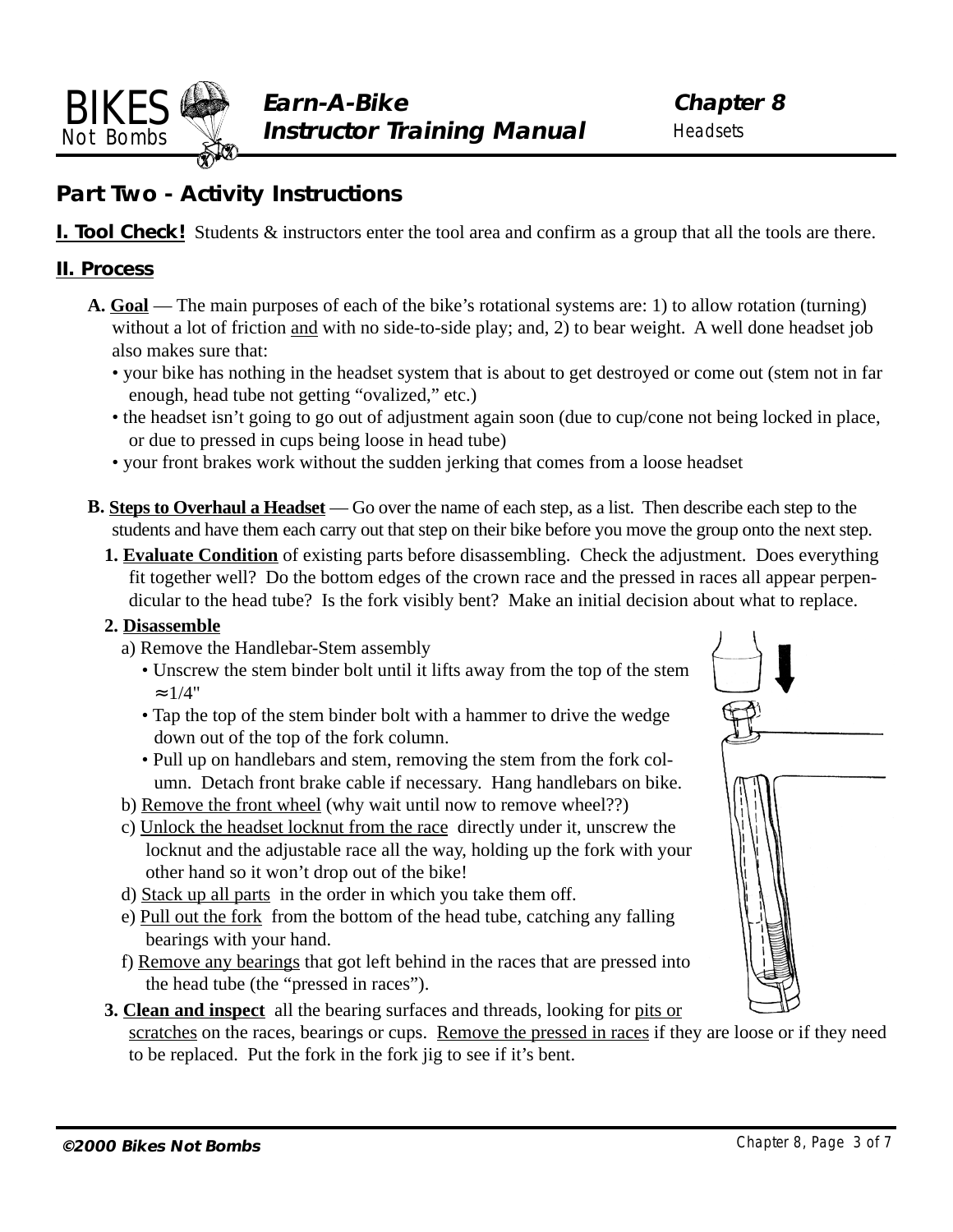

#### **B. Steps to Overhaul a Headset** - continued

**4. Replace Parts** as necessary and possible! It is hard to mix and match parts from different headsets. What are some of the dimensions (sizes/diameters) that have to be exactly the same? If you don't have a replacement for a pitted race or cup, go ahead and reassemble with lots of new clean grease and new ball bearings. You'll get a better bearing adjustment than you started out with, though not perfect.



**Headset Wrenches**

- **5. Reassemble** this is just disassembly in reverse.
	- a) Reinstall pressed in races if you removed them, using press or a hammer on the flat handle of a headset wrench placed across the race. If they were loose, shim them with pieces of an aluminum can.
	- b) Grease the cups putting a good thick layer in the back of each.
	- c) Install Bearings If the bearings are in a retainer, check which side faces the cone! If you are using loose ball bearings, fill up the race with a complete ring and then remove two balls.
	- d) Replace crown race on the fork, if you removed it. If it was loose, shim it with pieces of an aluminum can. Use the slide hammer to get it on tight, all the way down, and parallel to the fork crown.
	- e) Reinstall the fork, screwing on the adjustable race, washer, any spacers, and the first locknut/lockring finger tight.
	- f) Ready to adjust!
- **6. Adjust the bearings**  the same basic "not too loose, not too tight" idea as other bearing systems on bike, but your fork is not spinning at 40-100 rpm like your wheel hubs or you bottom bracket spindle. Therefore slightly tight is not as much of a problem as in wheels or bottom brackets.
	- a) Find Out How Good an Adjustment You Can Get With fingers or tools, screw the adjustable race up and down on the fork column until you find a spot where the adjustment is both not too loose and not too tight.
	- b) Get the Adjustable Race Locked in the Correct Position If you were just to tighten down the locknut against the race at the "perfect adjustment spot" you just found, the tightening of the locknut will tighten the adjustment slightly, even if you are careful not to let the adjustable race rotate on the fork threads. (Why? How is this similar to the hub adjustment?)
		- starting at the "best adjustment position" you found for the adjustable race in the previous step, carefully loosen the race 30 to 60° (5-10 minutes, thinking of a clock)
		- hold the adjustable race in place, not letting it or the fork rotate, and tighten down the lock nut against the adjustable race. (To hold the fork still, reinstall the front wheel, and hold it between your legs as you do the adjustment.) Test the adjustment for play and grinding.
		- If it's too loose, hold the adjustable race completely still while you unscrew the lock nut. Screw in the race just 5° (1 minute) clockwise. Hold it (and fork!) completely still while you tighten the lock nut down against it again. Test adjustment. If it's still too loose, repeat this step. If it's too tight, hold the race still, loosen the lock nut and carefully unscrew the race 1/2 of the distance you just tightened it (about 2 1/2° or 1/2 minute). Tighten down the lock nut while holding the race still and check the adjustment again.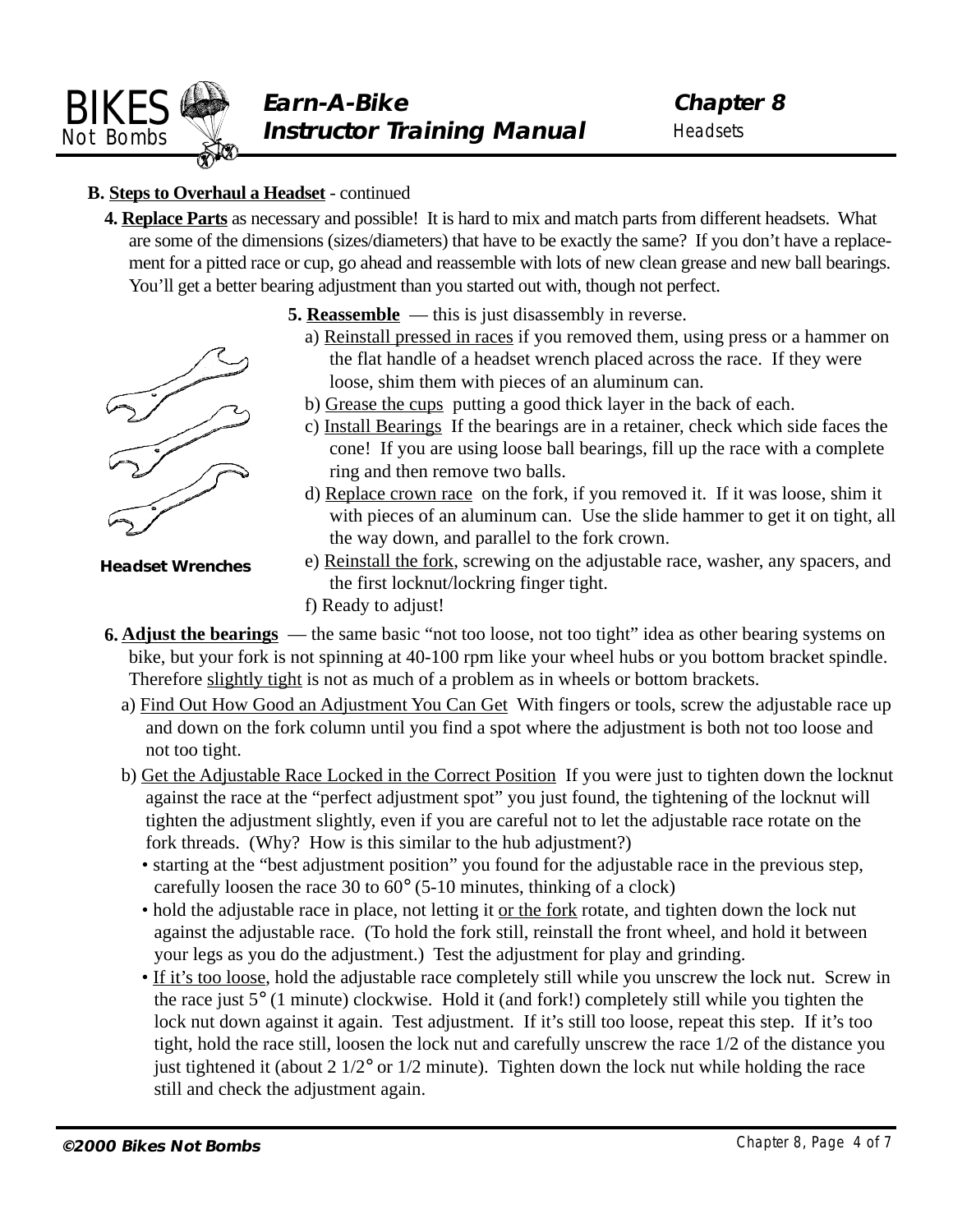<span id="page-4-0"></span>

**Chapter 8 Headsets** 

#### **6. Adjust the bearings** - continued

- If it's too tight, hold the adjustable race completely still while you unscrew the lock nut. Unscrew the cone just 5° (1 minute) counterclockwise. Hold it completely still while you tighten the lock nut down against it again. Test the adjustment. If it's still too tight, repeat this step. If it's too loose, hold the race still, loosen the lock nut and carefully screw in the race (clockwise) 1/2 of the distance you just loosened it (about 2 1/2° or 1/2 minute). Tighten down the lock nut while holding the race still and check the adjustment again.
	- If there is a second locknut, tighten it down against the first locknut/lockring.
- The most important ideas here are:
	- ◊ Don't lose your point of reference by letting the adjustable race or the fork column move as you loosen back up the lock nut, because you'll have to start all over again.
	- $\Diamond$  Tiny rotations of the race make a big difference in the pressure on the bearings. How far are you moving the race along the fork column if you turn it, say, 1/4 turn (90° or 15 minutes)? Hint: How many threads per inch (tpi) are there on the fork column?

#### **7. Reinstall the Handlebars and Stem III. Language Skills** Bolt Over the course of the lesson we should introduce all of these terms. At the end of the session it is often helpful to get each student to touch each of these parts on his/her bike & say the name. **Handlebar-Stem System Head Set** Handlebars (HBs) Crown Race Adjustable Race/Cup Stem Stem Binder Bolt Pressed-In Cups (Upper and Binder bolt Stem HB Binder Bolt Lower) Stem Binder Bolt Wedge Washer (with or without key) Grips or HB Tape Lockring\* Locknut Bearing Retainers **Fork** Ball Bearings Fork Blades or Tines Tapered plug or wedae Brake Hanger\* Fork Crown Reflector Bracket\* **The Headset -** Drop-outs Headset Spacer\* **Stem Parts** Fork Column Head Tube (frame part)

\* Not included in all headset arrangements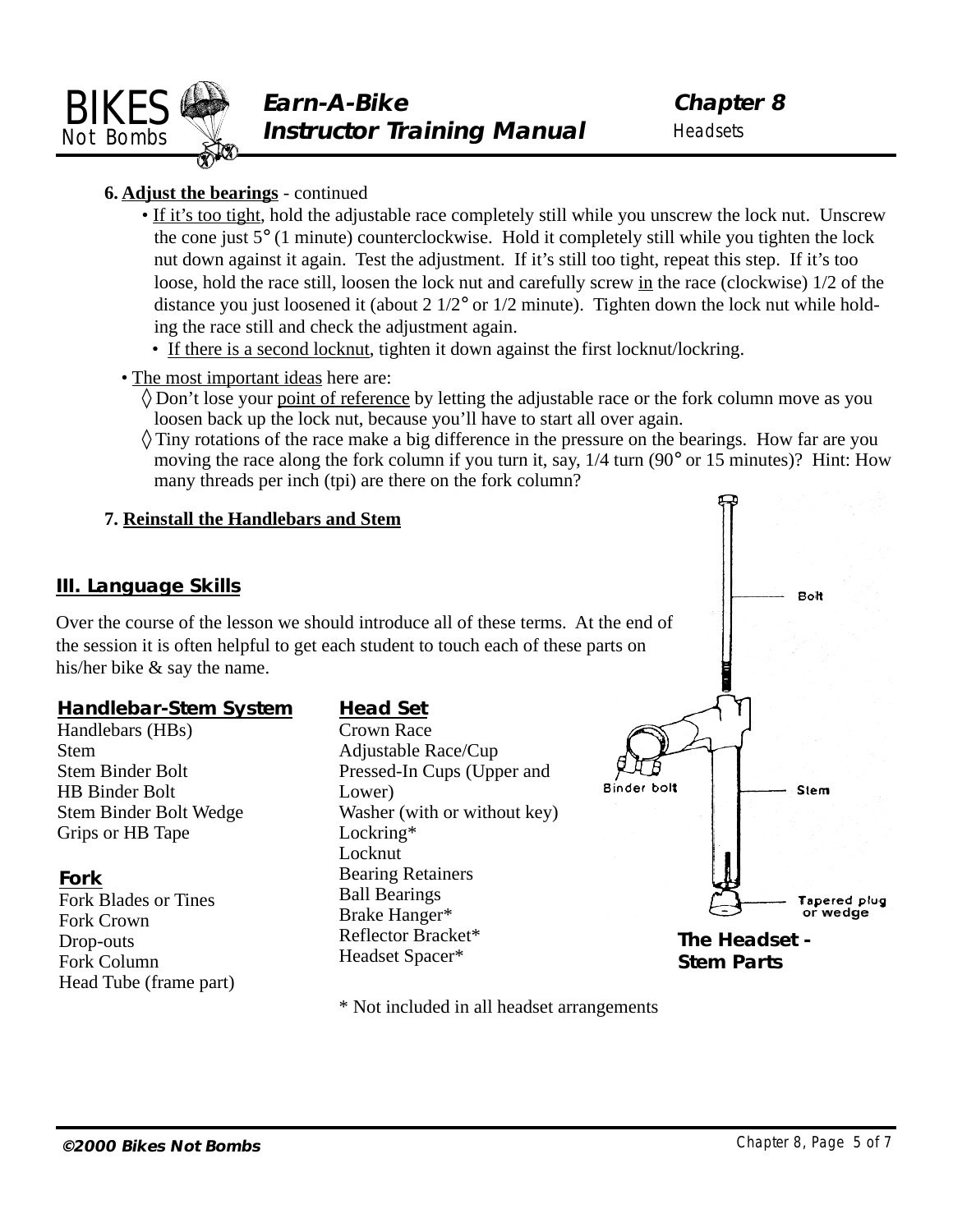<span id="page-5-0"></span>

**Chapter 8 Headsets** 

**III. Language Skills** - continued

| <b>Specialty Tools</b> | <b>Common Tools</b>     | <b>Math Words</b>        | <b>Materials</b> |
|------------------------|-------------------------|--------------------------|------------------|
| Headset wrenches       | Hammer                  | Diameter                 | Grease           |
| Hook spanner/          | Flat End Punch          | Length                   | Rags             |
| Lockring wrench        | Allen wrenches          | tpi-threads per inch     | Penetrating Oil  |
| <b>Headset Press</b>   | 12" Adj. Wrench         | millimeters (mm)         |                  |
| Slide hammer           | Combo. wrenches         | Parallel                 |                  |
| Crown race remover     | 12" Channel lock pliers | Clockwise                |                  |
|                        |                         | <b>Counter Clockwise</b> |                  |
|                        |                         | Perpendicular - 90°      |                  |

#### **IV. System Understanding** Try different ways of phrasing this question.

"What components are part of the Headset system?" "How do they interact/affect each other/work together?" "How do the components function as a whole?" "What is the bigger system the Headset is a part of (Steering system)?" "What are the parts of the Steering System?"

#### **V. Problem Solving/Diagnosis**

- **A**. What are three possible causes of play felt when you try to rock the fork column from front to back in the head tube? How could you figure out which is the actual cause?
- **B**. If you are trying to adjust a headset perfectly, and you get both play (looseness) and some grinding (tightness) at one single position of the adjustable race, what are some possible causes? How could you figure out which is the actual cause?
- **C**. What other problem solving did we do?

#### **VI. Review**

#### **VII. Clean Up**

**VIII. Tool Check!** Leave tool area as a group after confirming that all tools are present.